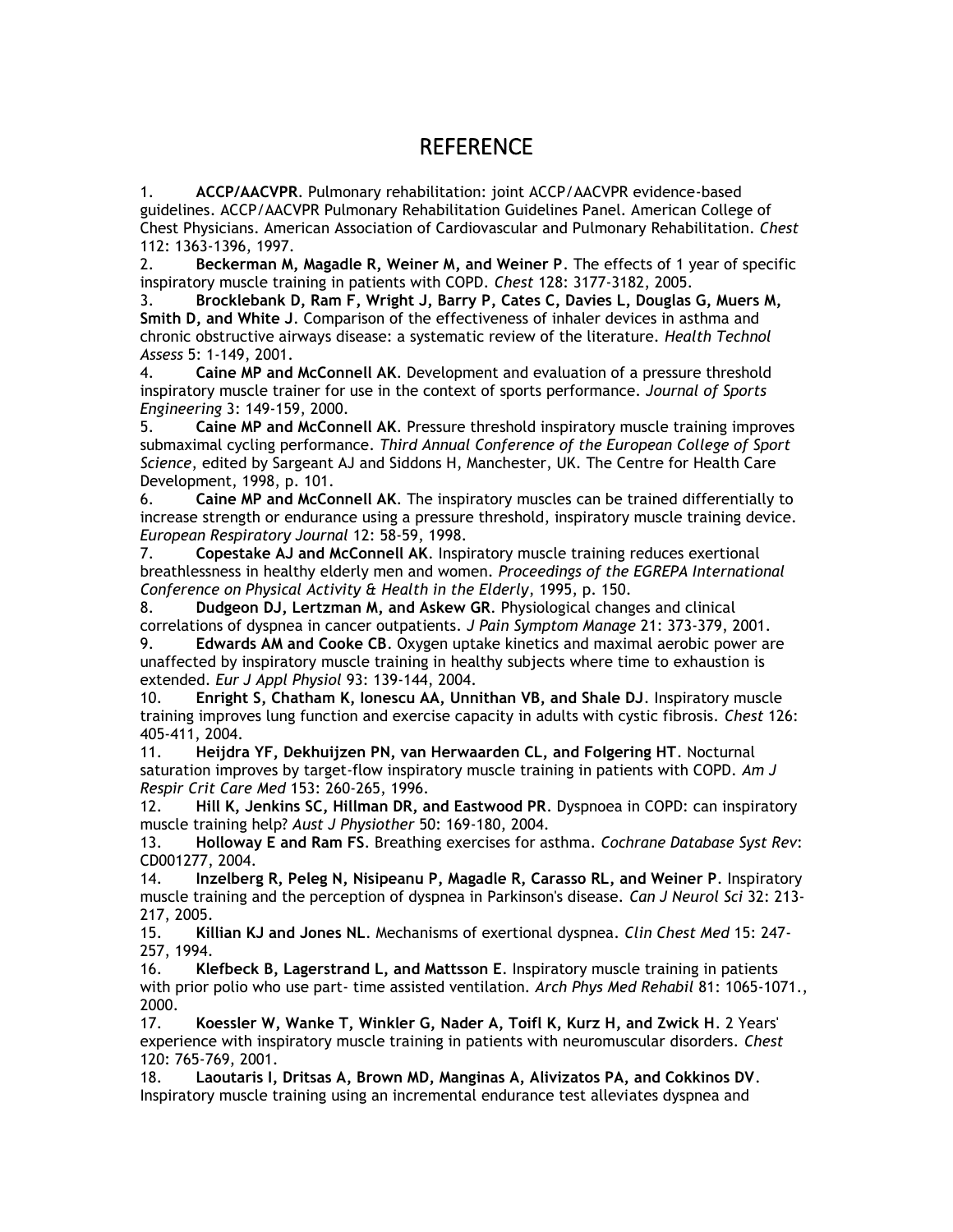improves functional status in patients with chronic heart failure. *Eur J Cardiovasc Prev Rehabil* 11: 489-496, 2004.

19. **Liaw MY, Lin MC, Cheng PT, Wong MK, and Tang FT**. Resistive inspiratory muscle training: its effectiveness in patients with acute complete cervical cord injury. *Arch Phys Med Rehabil* 81: 752-756., 2000.

20. **Lotters F, van Tol B, Kwakkel G, and Gosselink R**. Effects of controlled inspiratory muscle training in patients with COPD: a meta-analysis. *European Respiratory Journal* 20: 570- 577, 2002.

21. **Magadle R, Berar-Yanay N, and Weiner P**. The risk of hospitalization and near-fatal and fatal asthma in relation to the perception of dyspnea. *Chest* 121: 329-333, 2002.

22. **McConnell AK, Caine MP, Donovan KJ, Toogood AK, and Miller MR**. Inspiratory muscle training improves lung function and reduces exertional dyspnoea in mild/moderate asthmatics. *Clinical Science* 95: 4P, 1998.

23. **McConnell AK and Romer LM**. Dyspnoea in health and obstructive pulmonary disease : the role of respiratory muscle function and training. *Sports Med* 34: 117-132, 2004.

24. **McConnell AK and Romer LM**. Respiratory muscle training in healthy humans: resolving the controversy. *Int J Sports Med* 25: 284-293, 2004.

25. **McConnell AK, Romer LM, and Weiner P**. Inspiratory muscle training in obstructive lung disease; how to implement and what to expect. *Breathe* 2: 38-49, 2005.

26. **McConnell AK and Sharpe GR**. The effect of inspiratory muscle training upon maximum lactate steady-state and blood lactate concentration. *Eur J Appl Physiol* 94: 277-284, 2005.

27. **Newall C, Stockley RA, and Hill SL**. Exercise training and inspiratory muscle training in patients with bronchiectasis. *Thorax*, 2005.

28. **Oga T, Nishimura K, Tsukino M, Sato S, Hajiro T, Koyama H, and Mishima M**. Longitudinal changes in patient vs. physician-based outcome measures did not significantly correlate in asthma. *J Clin Epidemiol* 58: 532-539, 2005.

29. **Oh EG**. The effects of home-based pulmonary rehabilitation in patients with chronic lung disease. *Int J Nurs Stud* 40: 873-879, 2003.

30. **Ram FS**. Clinical efficacy of inhaler devices containing beta(2)-agonist bronchodilators in the treatment of asthma: cochrane systematic review and meta-analysis of more than 100 randomized, controlled trials. *Am J Respir Med* 2: 349-365, 2003.

31. **Ram FS and Ardern KD**. Dietary salt reduction or exclusion for allergic asthma. *Cochrane Database Syst Rev*: CD000436, 2004.

32. **Ram FS, Rowe BH, and Kaur B**. Vitamin C supplementation for asthma. *Cochrane Database Syst Rev*: CD000993, 2004.

33. **Ram FS, Wellington SR, and Barnes NC**. Inspiratory muscle training for asthma. *Cochrane Database Syst Rev*: CD003792, 2003.

34. **Ramirez-Sarmiento A, Orozco-Levi M, Guell R, Barreiro E, Hernandez N, Mota S, Sangenis M, Broquetas JM, Casan P, and Gea J**. Inspiratory muscle training in patients with chronic obstructive pulmonary disease: structural adaptation and physiologic outcomes. *Am J Respir Crit Care Med* 166: 1491-1497., 2002.

35. **Romer LM and McConnell AK**. Specificity and reversibility of inspiratory muscle training. *Med Sci Sports Exerc* 35: 237-244, 2003.

36. **Romer LM, McConnell AK, and Jones DA**. Effects of inspiratory muscle training on time-trial performance in trained cyclists. *J Sports Sci* 20: 547-562, 2002.

37. **Romer LM, McConnell AK, and Jones DA**. Effects of inspiratory muscle training upon recovery time during high intensity, repetitive sprint activity. *Int J Sports Med* 23: 353-360, 2002.

38. **Romer LM, McConnell AK, and Jones DA**. Inspiratory muscle fatigue in trained cyclists: effects of inspiratory muscle training. *Med Sci Sports Exerc* 34: 785-792, 2002.

39. **Sanchez Riera H, Montemayor Rubio T, Ortega Ruiz F, Cejudo Ramos P, Del Castillo Otero D, Elias Hernandez T, and Castillo Gomez J**. Inspiratory muscle training in patients with COPD: effect on dyspnea, exercise performance, and quality of life. *Chest* 120: 748-756., 2001.

40. **Serra-Batlles J, Plaza V, Morejon E, Comella A, and Brugues J**. Costs of asthma according to the degree of severity. *Eur Respir J* 12: 1322-1326, 1998.